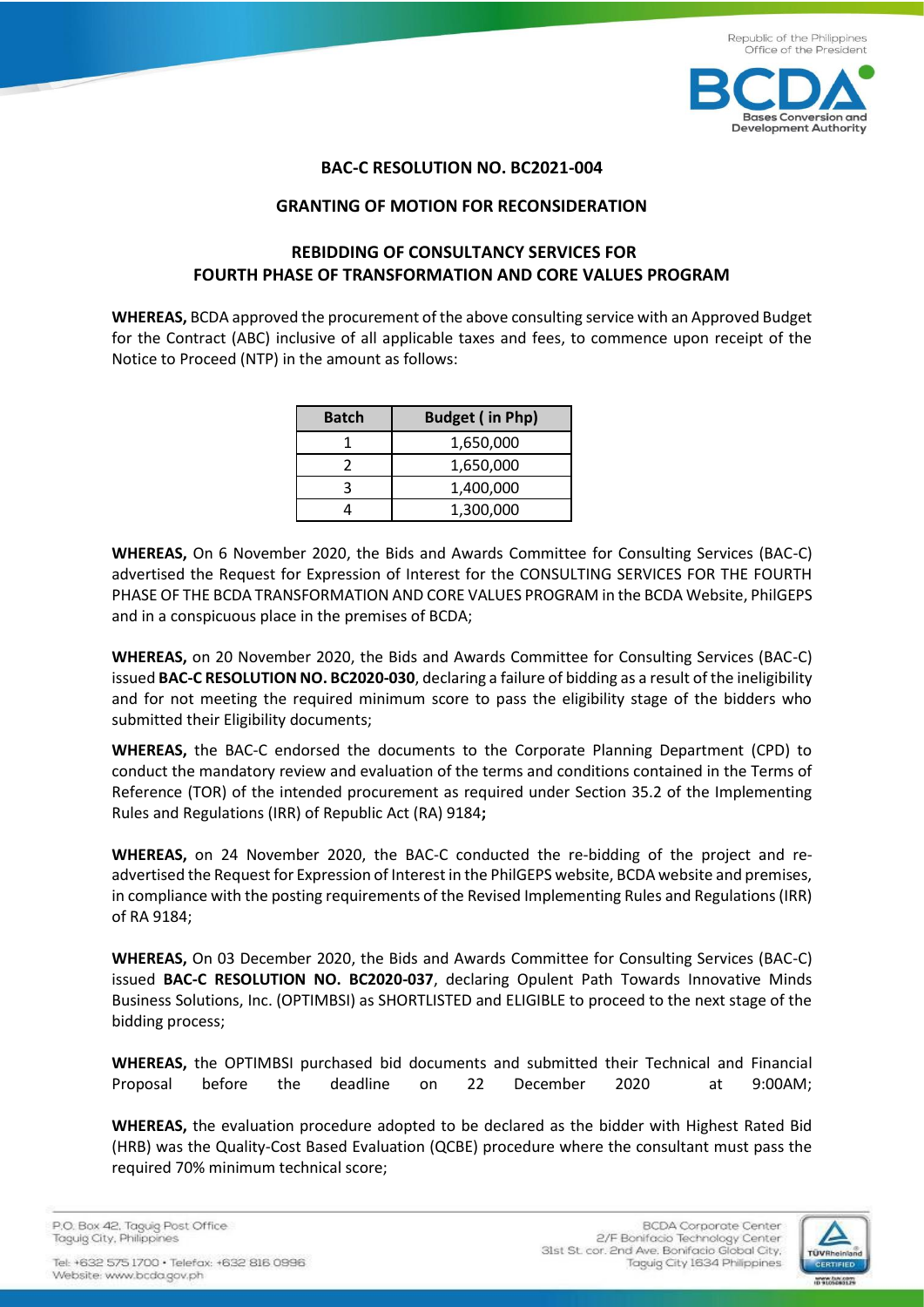



**WHEREAS,** on 22 December 2020, at 10:00AM, the Technical Proposal of OPTIMBSI was opened wherein the BAC conducted preliminary technical evaluation.

**WHEREAS,** On 23 December 2020, the Bids and Awards Committee for Consulting Services (BAC-C) issued **BAC-C RESOLUTION NO. BC2020-047**, declaring OPTIMBSI as the bidder with the **Single Rated Bid (SRB)** and to proceed with the negotiations and post qualification of said bidder in accordance with Section 32.2.5 and Sec. 34 of the IRR of RA 9184, respectively.

**WHEREAS,** after the conduct of successful negotiation, pursuant further to RA 9184 revised IRR, the Technical Working Group (TWG) conducted post-qualification activities on 28 December 2020 to verify, validate and ascertain all statements made and the documents submitted by the HRB**;** 

**WHEREAS,** on 29 December, 2020, the Bids and Awards Committee for Consulting Services (BAC-C) issued **BAC-C RESOLUTION NO. BC2020-051** declaring a Second Failed Bidding for the failure of OPTIMBSI to present proofs in compliance to labor laws, to wit:

- a. **SSS Membership** with **Employer No. 03-95239599** as the company did not submit proof of their remittances. Per inquiry, employees remit individually. Bidder has presented individual records of contribution of registered employees (as of 28 December 2020).
- b. **Philhealth Registration** Bidder reported that due to the current transitioning of the company, they do not have an employer number since 2014. However, it is their company policy to do individual contributions. This is documented by individual remittance slips made by one of the employees (as of December 28, 2020). The rest of the members were not able to provide proof of remittance because of a system failure in the Philhealth website.
- c. **PAG-IBIG -** Bidder reported that due to the current transitioning of the company, they do not have an employer number. However, it is their company policy to do individual contributions. This is documented by individual remittance slips made by one of the employees (as of December 28, 2020).

**WHEREAS,** on 08 January 2021, the Notice of Post-Disqualification together with the BAC-C RESOLUTION NO. BC2020-051 was duly received by OPTIMBSI via email. Pursuant to the Revised Implementing Rules and Regulations (IRR) of RA 9184, they were given three (3) calendar days from receipt of the notice to file a written request for reconsideration before the BAC-C. However, they are not allowed to submit additional documents to correct any defects in the bid submitted.

**WHEREAS,** on 10 January 2021, OPTIMBSI submitted via email their Motion for Reconsideration asserting that lack of documentation and employer numbers should not be construed as noncompliance to labor laws. Per bidder, said documentation was submerged in flood during the onslaught of Typhoon Ulysses. Moreover, inconsistent with the TWG report that the bidder does not have Pag-IBIG and Philhealth employer numbers, the bidder provided their employer numbers for SSS, Pag-IBIG and Philhealth and invited the BAC-C to verify and validate the information they provided.

**WHEREAS,** Pursuant to Section 34.8 of the IRR, the post-qualification process shall be completed in not more than twelve (12) calendar days from the determination of the Lowest Calculated Bid/Highest Rated Bid. In exceptional cases, the post-qualification period may be extended by the HoPE, but in no

P.O. Box 42. Taguig Post Office Taguig City, Philippines